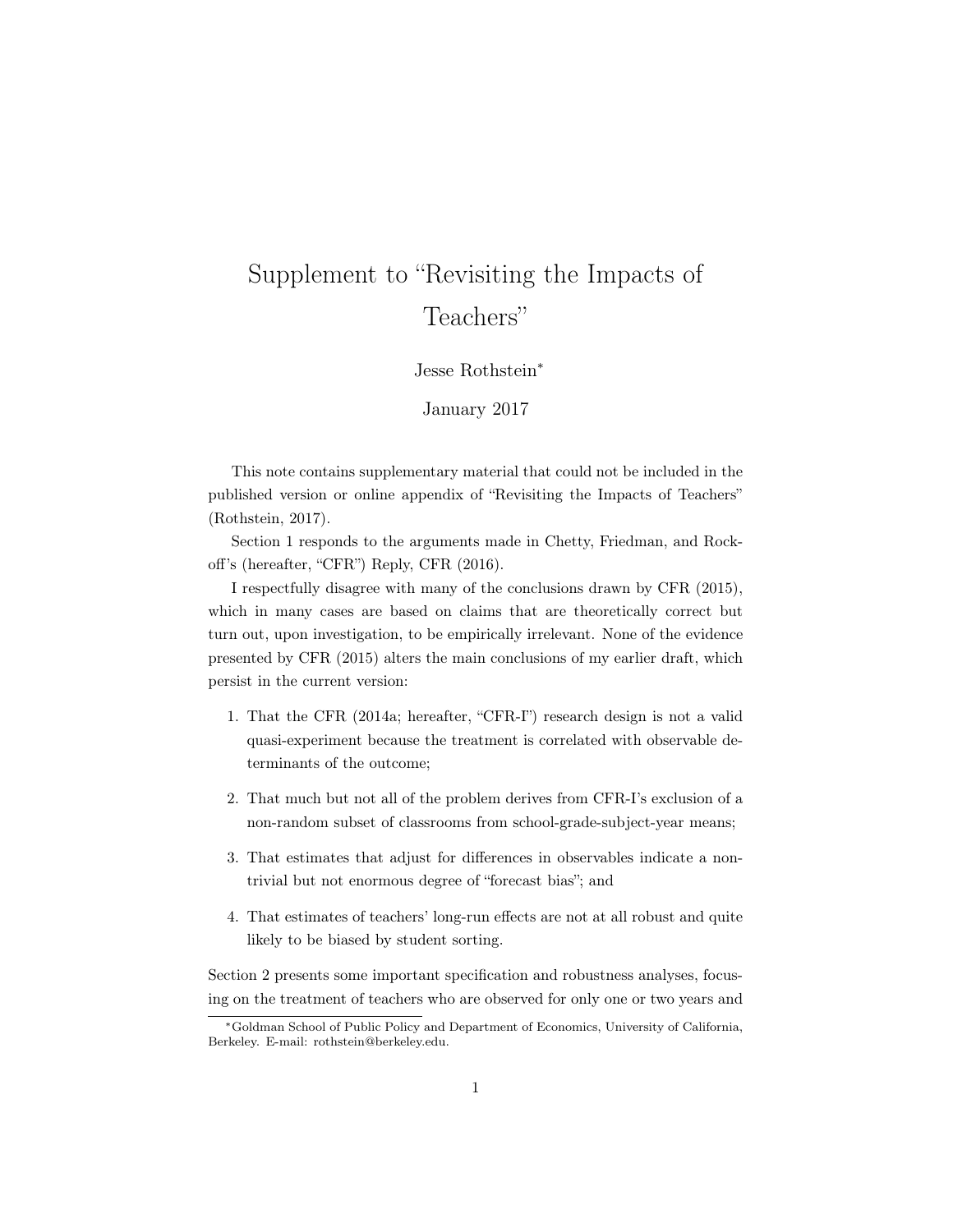who therefore lack leave-two-out value-added (VA) predictions. These demonstrate clearly that my results do not derive from mispecification of the model used to predict these teachers' VA, and are robust to a variety of choices about how the are handled so long as *something* is done to avoid the sample selection bias in CFR-I's main specification.

## 1 Rejoinder to CFR (2015)

The exchange between myself and Chetty, Friedman, and Rockoff (CFR) has involved several rounds of private communication, dating back to 2010, and a more recent exchange of public drafts and responses. Throughout, it has been constructive and scholarly, and I have learned a great deal from it. I am grateful to CFR for their role in it, and the final version of my Comment reflects many good points that CFR have made.

Nevertheless, CFR and I continue to have sharply different interpretations of what the empirical patterns mean for the substantive questions under investigation. My Comment reflects my interpretation; CFR offer a very different interpretation in their Reply. In this appendix, I discuss the December 2016 version of CFR's Reply (CFR 2016), written in response to a version of my Comment (Rothstein, 2016) that differs only cosmetically from the final, January 2017 version. To ensure a complete record, the original, March 2016 version of my rejoinder (which responded to the July 2015 version of CFR's Reply) will remain posted on my webpage, at http://eml.berkeley.edu/~jrothst/CFR/ supplement\_mar2016.pdf.

I respectfully disagree with many of the conclusions drawn by CFR (2016), which in many cases are based on claims that are theoretically correct but turn out, upon investigation, to be empirically irrelevant. None of the evidence presented by CFR (2016) alters the main conclusions of my earlier draft, which persist in the current version:

- 1. That the CFR-I (2014a) research design is not a valid quasi-experiment because the treatment is correlated with observable determinants of the outcome;
- 2. That much but not all of the problem derives from CFR-I's exclusion of a non-random subset of classrooms from school-grade-subject-year means;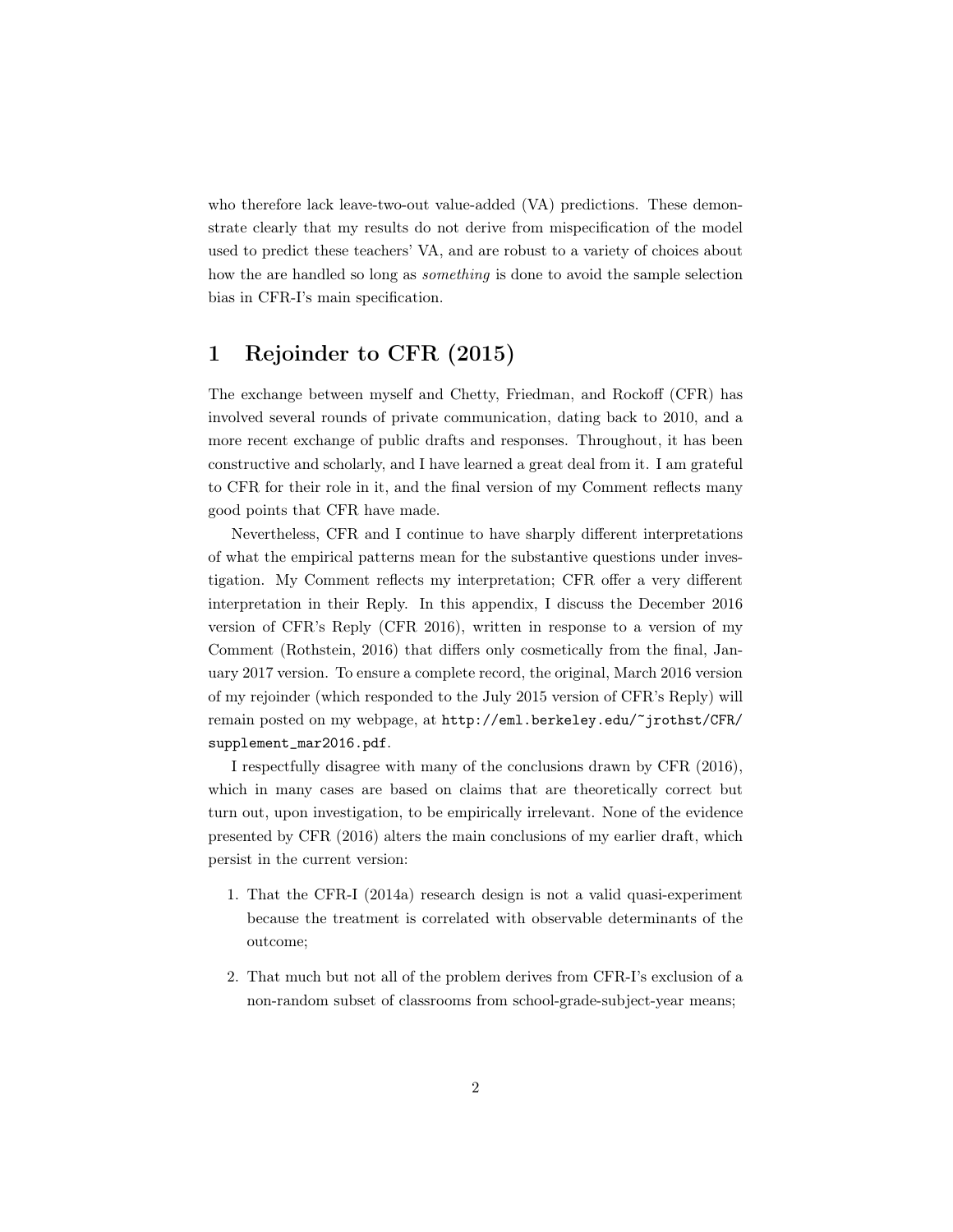- 3. That estimates that adjust for differences in observables indicate a nontrivial but not enormous degree of "forecast bias"; and
- 4. That estimates of teachers' long-run effects are not at all robust and quite likely to be biased by student sorting.

I begin by laying out CFR (2016)'s six main arguments, in order of their importance to my conclusions, along with my responses. I follow this by presenting simulation evidence to support one of these responses. In the interests of space, I do not discuss other arguments made in CFR's response that are less relevant to my conclusions.

CFR (2016)'s six main arguments are:

1. *Examination of prior test scores is not informative about the validity of CFR-I's quasi-experimental research design, because value-added is estimated from prior test scores and is thus mechanically correlated with them.*

It is theoretically correct that the use of prior test scores in the construction of the VA measures could create a spurious correlation, making it appear that changes in teacher VA are not randomly assigned. But in practice, this does not account for the result. The main text and Appendix B present a number of analyses that probe this possibility. All indicate that the failure of the placebo test is real, not spurious. The most definitive is an alternative placebo test that is based solely on non-test student characteristics (race, gender, special education, free lunch status, limited English status, grade repetition, etc.). This test is entirely immune from mechanical correlations, but also shows that changes in mean teacher VA, as estimated by CFR-I, are significantly related to changes in student preparedness (see Table 2).

2. *The primary source of the correlation between changes in teacher value added (VA) and changes in prior test scores is common shocks that a*ff*ect both. When these so-called "mechanical e*ff*ects" are addressed via changes in the specification, the correlation is eliminated.*

CFR (2014c; 2014d; 2015; 2016) have advanced this idea in a series of public responses over the last several years, pointing to potential mechanical effects deriving from teachers who follow students across grades or from school-yearsubject-level shocks. As noted above, explanations based on test score dynamics cannot possibly account for the placebo test result, as it holds even when nontest variables are used in place of prior test scores. Moreover, for each proposed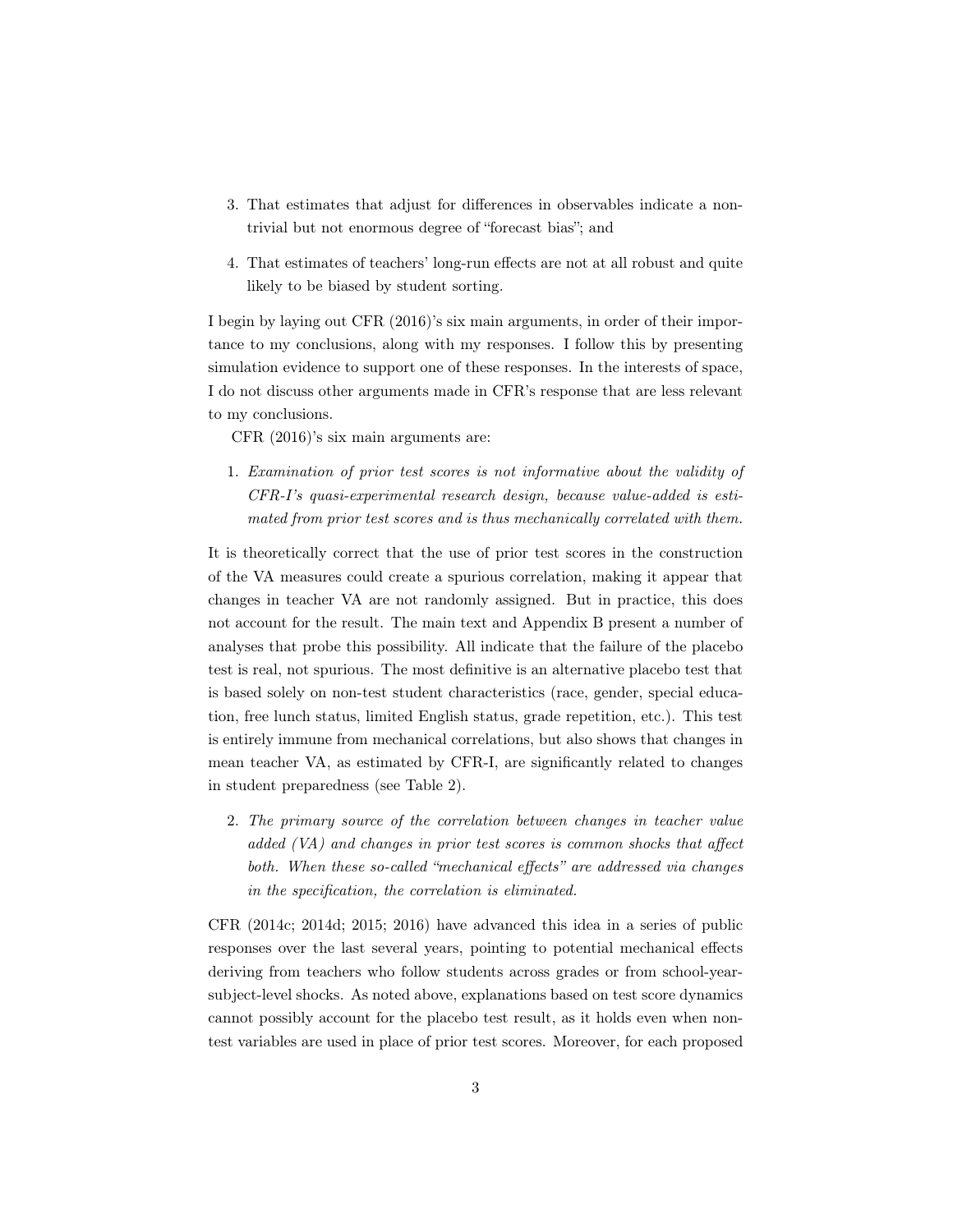mechanical channel, I have implemented alternative specifications of the placebo test that close off that channel. In particular, I close off the teacher-follower channel by instrumenting with VA changes computed only over non-follower teachers, and I close off the school-year-subject shock channel by using "leave three out" VA measures that do not rely on data from  $t - 2$  in computing VA predictions for  $t-1$  or  $t$ . Results are remarkably stable across specifications (see Appendix Table B1).

CFR (2016) suggest that there may be school-level shocks that are correlated across years, so that shocks in  $t-3$  influence both VA predictions for  $t-1$ teachers (even when  $t-2$  data are excluded) and the prior year scores of  $t-1$ students, which are measured in  $t - 2$ . Serially correlated school-level shocks could produce the failure of my placebo test even when I use leave-three-out VA scores that do not rely on  $t-2$  data.

To ensure that my results are not driven by this channel, I estimated specifications (Appendix Table B1) that exclude all data from several years before the  $\{t-1,t\}$  window from the VA predictions. If in fact the placebo test result derived from serially correlated shocks, the coefficient should decline as more years are excluded. But in fact this has essentially no effect on the results – even when I base VA predictions solely on *future* data. Thus, while CFR-I present simulation evidence that serially correlated shocks *could* drive the results, the empirical evidence from real data indicates that they do not.

It is also worth noting that the dynamics that CFR (2016) propose as sources of mechanical effects would in general invalidate not just the placebo test but also CFR-I's quasi-experimental research design itself, and would lead CFR-I to understate forecast bias. School-year or school-subject-year shocks that are correlated between  $t-2$  and  $t-1$  would invalidate the design, as the leave-twoout teacher VA predictions for  $t-1$  would be influenced by shocks correlated with those to students'  $t-1$  test scores.<sup>1</sup> It would take a very particular dynamic structure to generate correlations between  $t-3$  and  $t-2$  scores but not between those in  $t-2$  and  $t-1$ . Similarly, the presence of meaningful numbers of "follower" teachers would imply that the outcome in the quasi-experiment reflects not only the quality of the grade-*g* teachers but also the (correlated)

<sup>1</sup>CFR (2016) present a specification with school-subject-year FEs. But with only two or three observations (grades) per school-subject-year cell, these specifications rely very heavily on a strict exogeneity assumption that is prima facie violated by teachers who switch grades within schools. In my explorations with simulated data – including with the data generating process of the simulations used in CFR  $(2016)$ 's Table 3 – I have found that these specifications are very poorly behaved.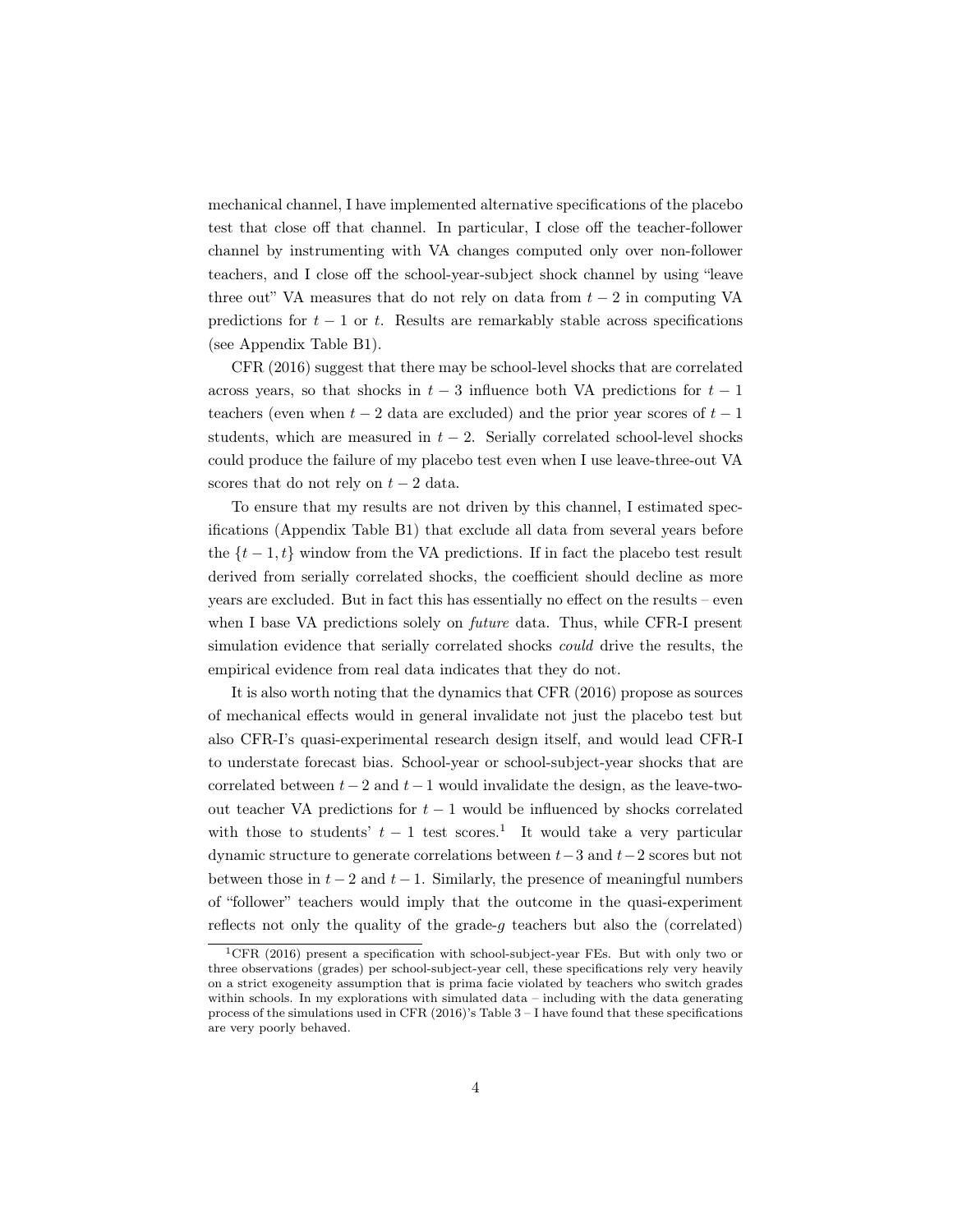quality of grade  $g-1$  teachers, and thus that the quasi-experimental coefficient overstates the parameter of interest,  $\lambda$ .

3. *The augmented quasi-experimental specification that includes a control for the change in prior year scores yields a biased estimate of the forecast bias coefficient*  $\lambda$ *.* 

Again, this is theoretically possible, but the claim that it is relevant in practice is pure speculation unsupported by evidence. CFR (2016) hypothesize that the change in prior year scores has two components, with one component correlated with the change in VA but not with the change in end-of-year scores and the other correlated with end-of-year scores but not with VA. This might be a reasonable hypothesis if the "mechanical effects" claims discussed above held up. Even here, quite restrictive dynamic structures would be needed to generate mechanical effects from sources that are uncorrelated with the dependent variable in CFR-I's analyses. CFR (2016) argue for "non-parametric" specifications, but their specifications and simulations generally rely on quite strong implicit assumptions. As noted above, the evidence does not support CFR's claims about mechanical effects. Without them, while anything is possible, the only reasonable conclusion is that CFR's (2016) conclusions rely on quite speculative, unsupported assumptions.

It is also possible, and more likely, that both the specification without a control for prior year scores (as in CFR-I) and one with such a control (as in my preferred analyses) are biased by unmeasured components of the endogeneity of teacher VA changes. I do not claim that the specification with controls is highly credible. But in the presence of clear evidence that the quasi-experimental treatment is not randomly assigned, and that this is *not* attributable to CFR (2016)'s hypothesized mechanical effects, a specification with controls is preferable, in my view, to one that does nothing to address the endogeneity of treatment. Moreover, I show (see Table 3) that the top-line result of forecast bias around 10-15% (i.e., of  $\lambda$  around 0.85-0.9) is robust to several ways of addressing the endogeneity, which adds to my confidence in the result.

4. *An analysis restricted to school-grade-subject-year cells without missing data is the most definitive way to address concerns about sample selection due to missing data, and validates CFR-I's conclusion that VA scores are forecast unbiased.*

I disagree that this is the most definitive way to address concerns about sample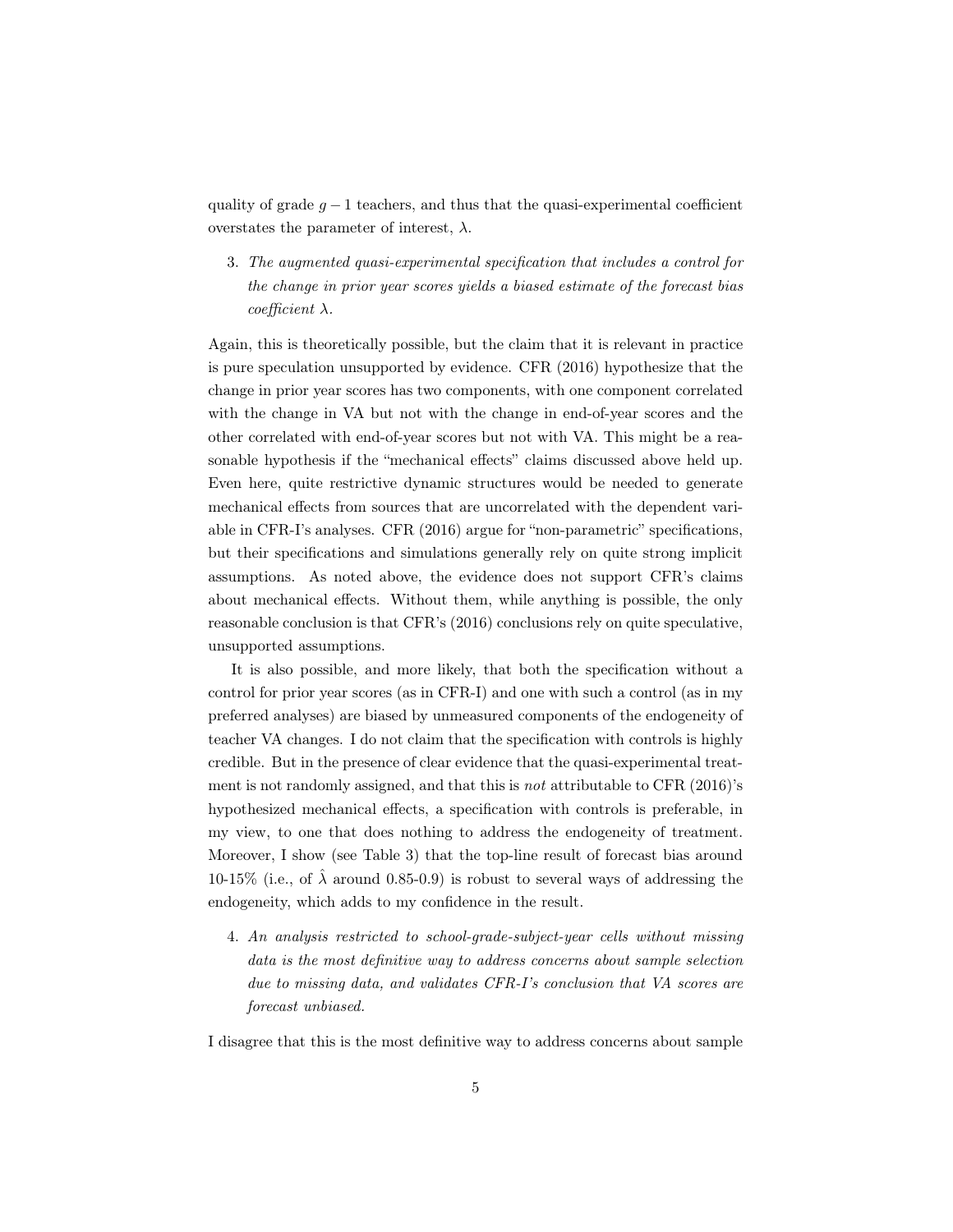selection due to missing data – it requires discarding between three-quarters (New York) and four-fifths (North Carolina) of the school-grade-subject-year cells, and estimates are quite imprecise. Moreover, the remaining sample includes fewer teachers who are new to teaching or to the sample grades, and forecast bias in this subsample might be different from that in the broader population.

More importantly, as discussed in Section 2, below, the subsample analysis does not validate the conclusion of no forecast bias. First, I find that the placebo test coefficient is quite large and statistically significant even in the complete data subsample. Second, CFR-I inexplicably drop the school-year fixed effects from their preferred specification when they analyze the complete data subsample. When I include them the estimate of  $\lambda$  is 0.918 without controlling for prior year scores and 0.899 (and significantly different from one) when this control is included. This is broadly similar to what is obtained from the full sample.

Thus, at most this subsample analysis shows that not *all* of the problem with CFR-I's specification is attributable to their exclusion of a non-random subset of classrooms from school-grade-subject-year means. It does not demonstrate (or even point in the direction) that the design is valid, or that forecast bias is zero, even locally for the small subset of schools without missing data. CFR (2016)'s statement that "[t]his approach consistently yields estimates of forecast bias close to zero in the New York, North Carolina, and Los Angeles datasets" is incorrect as it applies to North Carolina, and the single specification that CFR have reported from their dataset is not enough to demonstrate the point there either.<sup>2</sup>

5. *The inclusion of all classrooms in the analysis, using grand mean imputation, generates downward-biased estimates of the key parameter*  $\lambda$ .

We are in agreement that analyses that include all classrooms are not definitive, but rest on the appropriateness of the model used to predict teachers' VA. I focus on specifications that use the grand mean because this is the strategy proposed by CFR, who use it throughout their analyses for some (most of CFR-I's

2

Despite repeated requests, CFR have never reported estimates of the subsample analysis with school-year fixed effects, so it is not clear whether the same result holds in New York. Bacher-Hicks et al. (2014) also report estimates of the subsample analysis, but like CFR include only year fixed effects.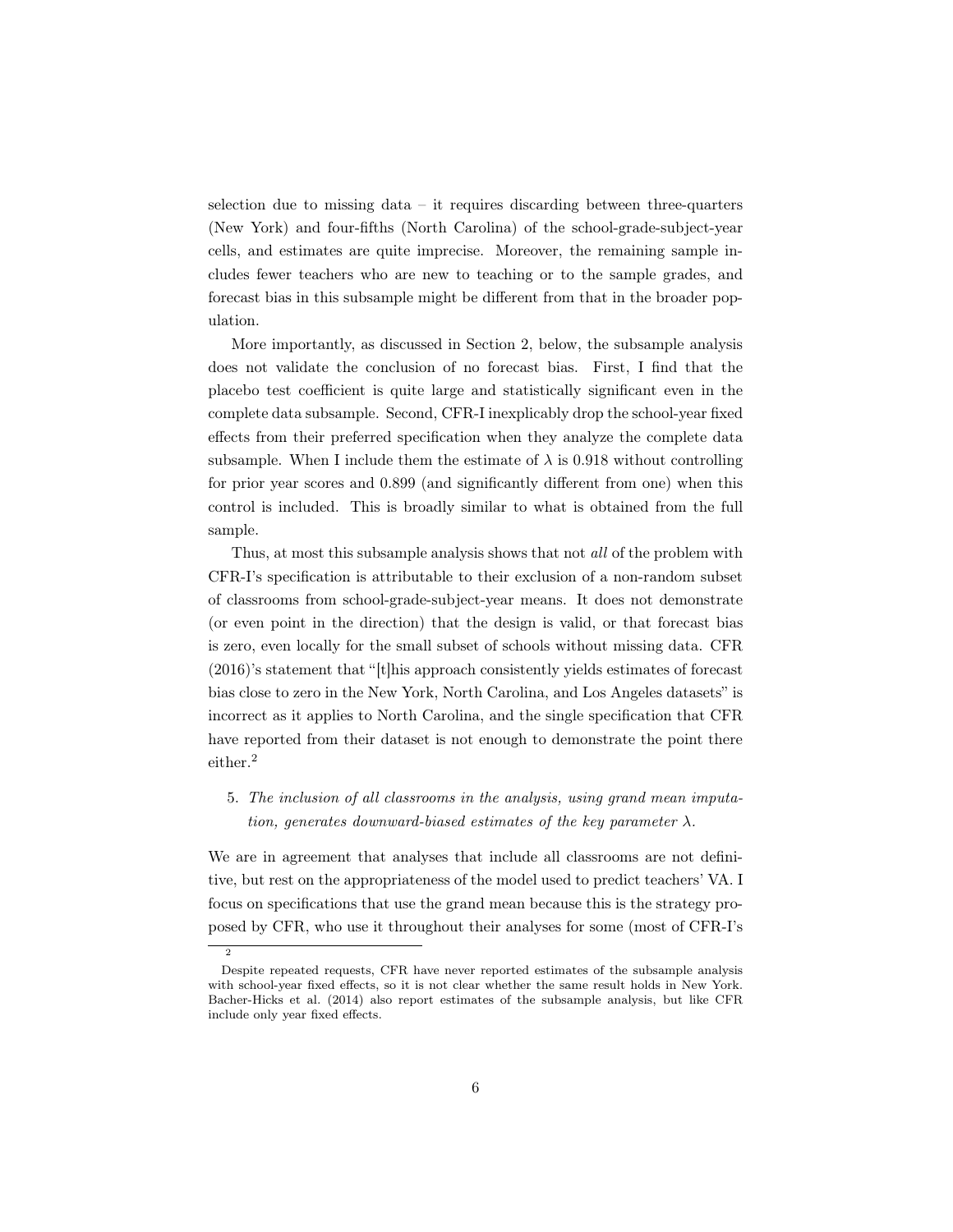specifications) or all (one failed robustness test in CFR-I, and the main specifications of CFR-II) of the classrooms with missing data.<sup>3</sup> It is also consistent with CFR's prediction model (seen as an example of Empirical Bayes methods) for classrooms that have data.

That said, the claim that my use of grand mean predictions accounts for my results is incorrect. CFR (2016) are correct that positively correlated VA across teachers within schools could lead to attenuation with grand mean predictions.<sup>4</sup> But again, this theoretical point is not empirically relevant. Results of both the placebo test and the forecast bias estimation are robust to a variety of alternative prediction strategies, including some that are robust to non-independence of teacher VA within schools (which is the source of bias under grand mean predictions). See the discussion in Section 2, below. And even when I follow CFR-I's preferred strategy of excluding classrooms without teacher VA predictions, the results are quite clear that  $\lambda$  is less than one in any specification that does anything to address the endogeneity of changes in teacher VA (Table 3).

Three other points are worth noting about the imputation issue:

- *•* CFR (2016)'s attenuation argument may help to explain why some of the placebo test coefficients are smaller when all classrooms are included than when they are not (see Table 2); it suggests that the failure to reject the placebo test null hypothesis in some all-classroom specifications should not be taken as support for the exclusion restriction.
- CFR (2016) present simulation results to demonstrate bias from grand mean imputation when teacher VA is correlated within schools. This simulation assumes that there are no differences across classrooms in students' prior achievement. My argument for the importance of accounting for classrooms with missing teacher VA was predicated on the empirical result that students' prior scores are positively correlated with teacher VA, so excluding a classroom has effects of the same sign on mean teacher VA

<sup>3</sup>Throughout all of their quasi-experimental analyses, CFR-I and CFR-II impute VA scores of zero for teachers observed in  $t-1$  and  $t$  but not in other years. At issue is whether to apply the same imputation to teachers observed only in a single year, as is done in CFR-I's Table 5, Column 2 and throughout CFR-II, or to exclude these teachers and their students from the analysis, as is done elsewhere in CFR-I. I see no basis for viewing the grand mean as the correct prediction for the first group of teachers but not for the second, and CFR have never offered an explanation for this, nor have they defended the implicit – and demonstrably false – missing-at-random assumption needed to support excluding either group of classrooms.

<sup>4</sup>An earlier draft of my comment (Rothstein, 2014) presented estimates that used all classrooms on one side of the regression and a subset on the other in order to build intuition for the full-sample results. CFR (2015) quite reasonably objected that these specifications were not very informative. They have therefore been removed.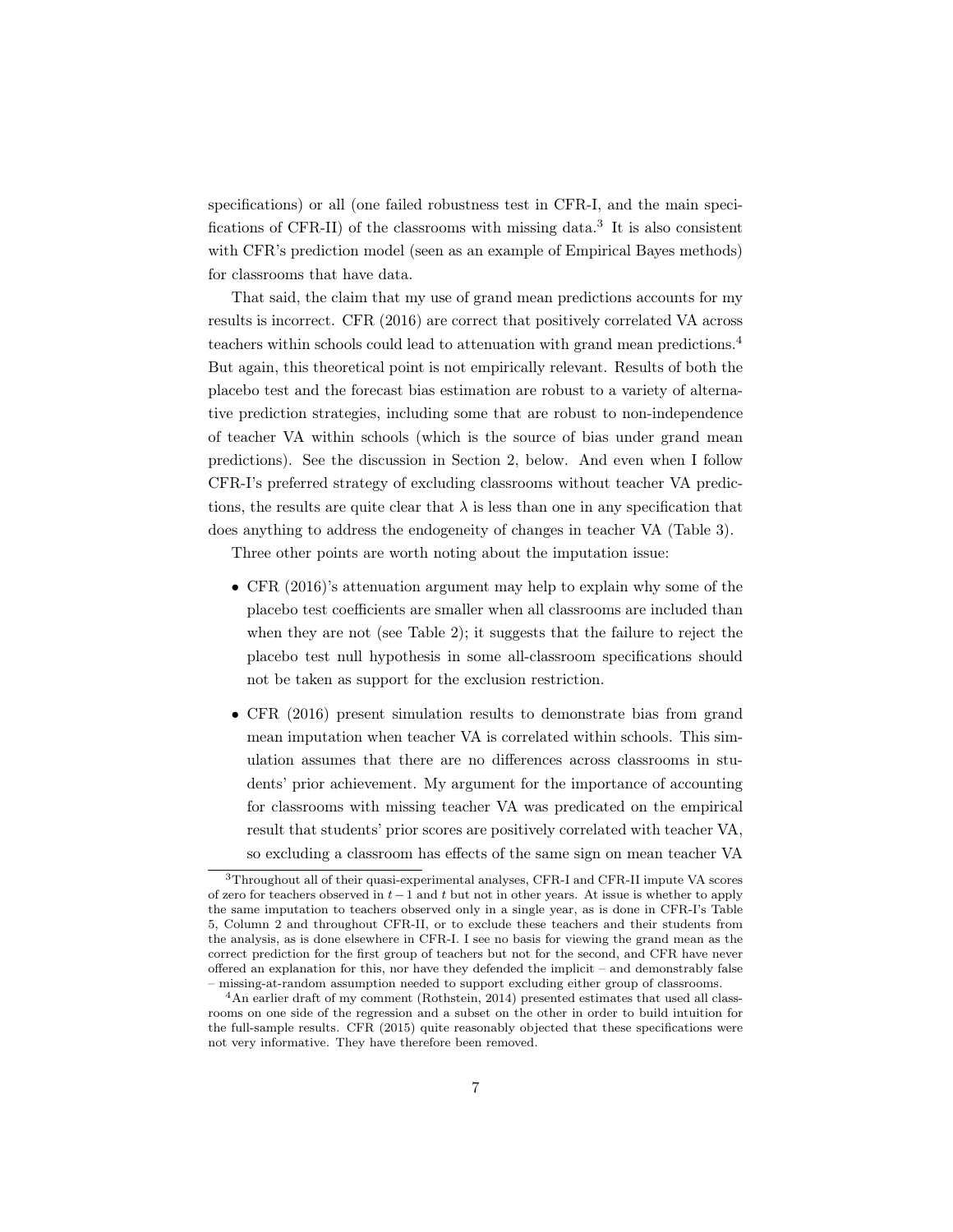and mean student preparedness that bias the  $\hat{\lambda}$  coefficient upward. It is thus not surprising that CFR's simulation shows no bias from excluding classrooms with missing VA, as it fails to include the relevant features of the real data. Where the real data are concerned, CFR (2016) may object to the particular imputation model proposed by CFR-I, but they do not dispute that excluding classrooms with missing data, as in CFR-I's main analyses, biases  $\hat{\lambda}$ .

• Finally, the data generating process for CFR (2016)'s simulation violates the exclusion restrictions that CFR-I require to identify  $\lambda$ , even with random assignment and complete data, as these restrictions rule out non-zero intra-school correlations. If the intra-school correlation is non-zero, the change in the average of unbiased predictions of individual teachers' VA is not an unbiased prediction of the change in the average VA. If the correlation is positive, CFR-I's methods will likely overstate the change in VA, even with complete data, biasing  $\hat{\lambda}$  upward.<sup>5</sup> This could offset bias from endogenous teacher switching (or from endogenous sample selection).

One final point: While we agree that specifications that include all classrooms rest on the appropriateness of the model used to predict teachers' VA, it is also true that specifications, like those that CFR-I prefer, which exclude a nonrandom set of classrooms also rest on assumptions. These assumptions are quite implausible – they require that student preparedness be uncorrelated with teacher VA. It is empirically the case that students' observables *are* correlated with teacher VA; whether their unobservables are as well is the entire point of the CFR-I exercise. So while it is reasonable to disbelieve specifications that rely on imputations, it is not reasonable to treat those that simply exclude teachers with missing data as unbiased.

6. *There exist assumptions in which CFR-II's two-step procedure for estimating the association between teachers' test score e*ff*ects and their impacts on longer-run outcomes is consistent but the OLS regression with controls that I emphasize is not.*

5

In CFR (2016)'s simulation, teachers' VA is known with certainty, so  $\lambda$  is identified even with non-zero correlations. But in CFR-I's actual data, a teacher's VA in one year is predicted based on noisy measures of her performance in other years. In this case, if true VA is correlated among teachers at the same school, the change in the school-grade-subject-year average predicted VA,  $\Delta Q_{sgmt}$ , is a biased prediction of the change in the average true VA, violating CFR-I's Assumption 3.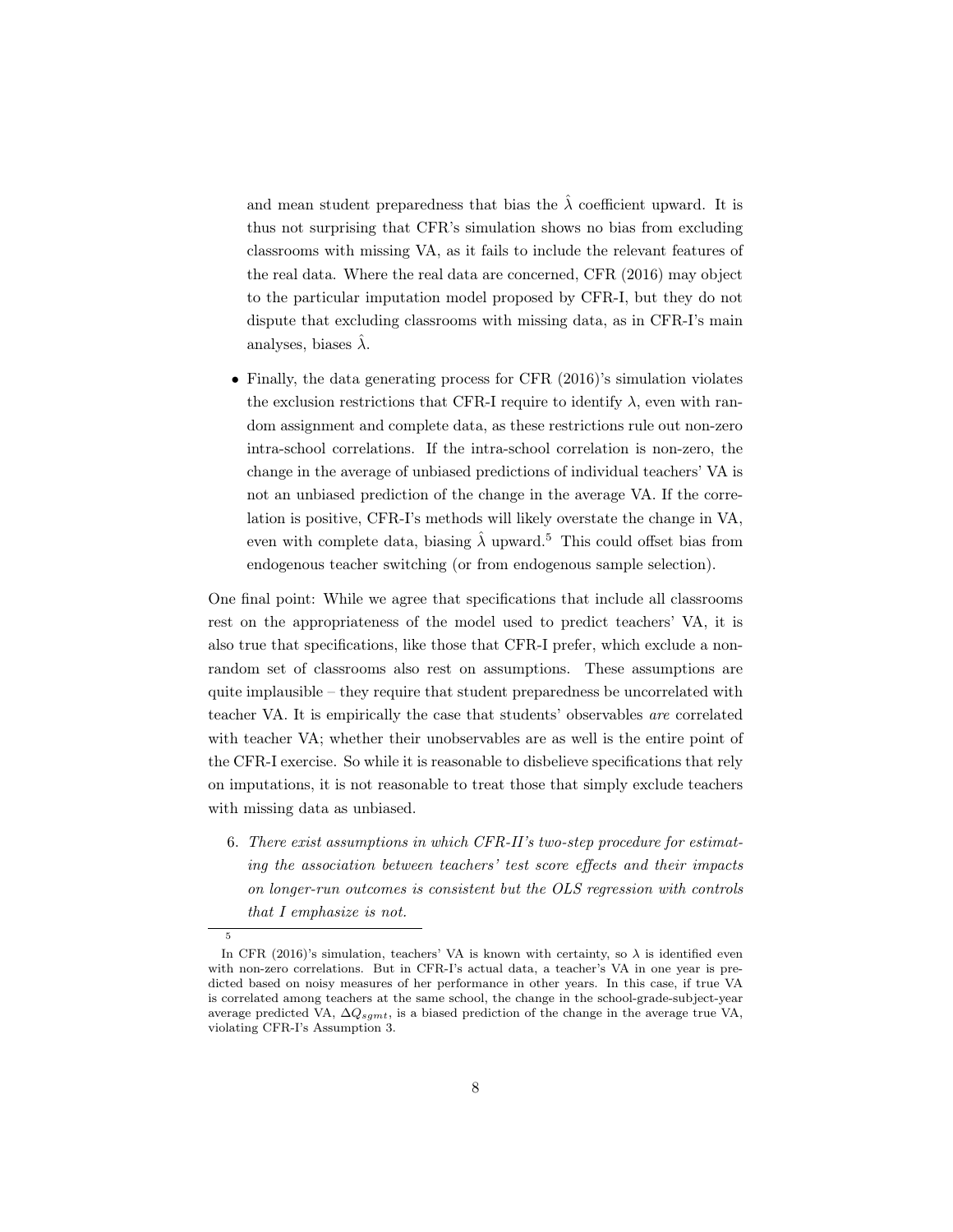This point responds to an earlier version of my comment (Rothstein, 2014). CFR (2015)'s discussion of this issue clarified it substantially for me, and the revised comment has been rewritten with this in mind.<sup>6</sup> I believe that the main point stands.

CFR are correct that the exclusion restrictions under which my approach identifies  $\kappa$  do not strictly nest those under which CFR-II's approach identifies that parameter. But they do not state clearly the conditions under which their approach is consistent but mine is not. This could occur only in very particular, implausible circumstances. In order for their approach to be consistent, one of two conditions would need to hold: Either observed student characteristics that are predictive of long-run outcomes must be uncorrelated with teachers' estimated value-added, or the between-teacher and within-teacher associations between these characteristics and students' long-run outcomes must be identical. Each of these conditions is demonstrably false. Moreover, even if both were to hold, CFR-II also require a strong, untestable assumption that *unobserved* determinants of students' long-run outcomes are uncorrelated with teacher VA.

My proposed strategy relies on a subtly different assumption, that unobserved determinants of students' long-run outcomes are uncorrelated with teacher test score VA *conditional on observables.* This is not strictly nested within CFR-II's assumptions. Specifically, my assumption might be violated if parents were able to discern teachers' long-run impacts  $\tau$  and to sort into classrooms on this basis. This would create correlations between  $\tau$  and students' unobserved characteristics, and would make the probability limit of  $\hat{\kappa}_X$  differ from  $\kappa$ .

It is worth considering, however, the specific conditions under which the OLS estimator with controls is inconsistent but the CFR-II two-step estimator is consistent. This requires that parents do not sort into classrooms on the basis of teachers' test score value-added  $\mu$ , as this would make the CFR-II estimator inconsistent, but that they do sort on the basis of the component of teachers' long-run effects that is unpredictable from  $\mu$ ,  $\tau - E[\tau|\mu]$ . In this case, student observables would be correlated with the error term in a bivariate regression of  $\tau$  on  $\mu$ , so the multiple regression coefficient would not converge to the bivariate coefficient of interest.

This condition strikes me as exceedingly unlikely. Thus, I place little poste-

 ${}^{6}{\rm In}$  personal communication regarding the long-run analysis, CFR emphasized measurement error in teacher VA. Responding to this, I (Rothstein, 2014) presented IV specifications designed to eliminate attenuation due to measurement error in an explanatory variable, with zero impact on the results. CFR now point to a different dynamic, so I no longer emphasize the IV results.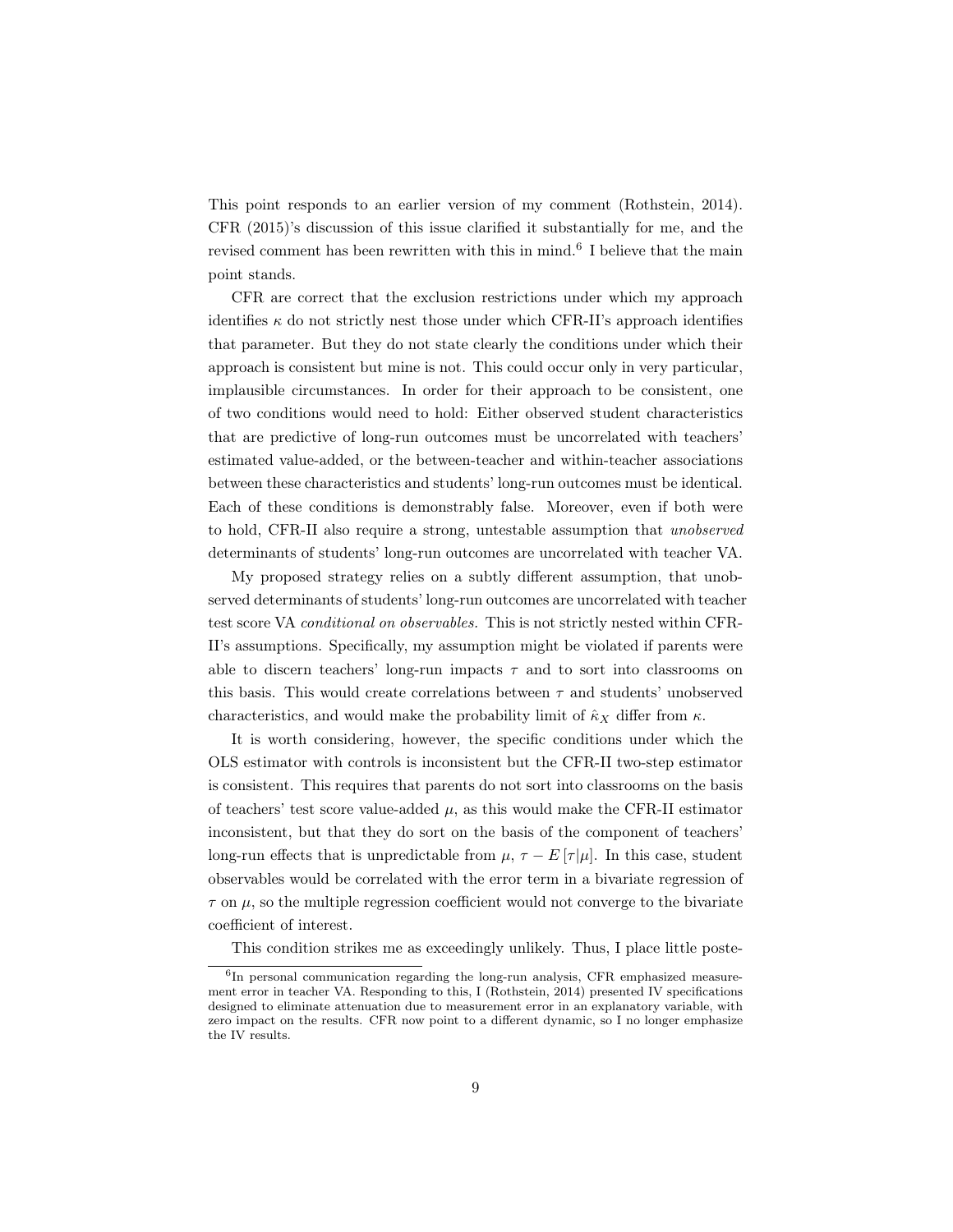rior weight on the possibility that the multiple regression coefficient  $\kappa_X$  is biased but the CFR-II two-step estimator is unbiased. Because the assumptions needed for CFR-II's estimator are demonstrably false, and because violations of them are likely to bias upward the estimate of the association between teachers' test score VA and their long-run impacts, I also place little weight on the possibility that both are unbiased. The plausible alternatives, in my view, are that  $\kappa_X$  is unbiased but CFR-II's estimates are biased, or that both are biased. I thus have little confidence that CFR-II's cross-sectional estimates of the association between teachers' test score VA and their long-run impacts are informative about the association of interest. As discussed in my comment, I have similarly little confidence in CFR-II's quasi-experimental estimates, which as in CFR-I are quite sensitive to controls for failure of the quasi-experiment. In my view, the question of whether teachers' test score VA is correlated with their long-run impacts (if indeed teachers vary substantially in their causal effects on students' longer-run outcomes) remains unresolved.

#### 2 Teachers with missing leave-two-out predictions

CFR-I's key VA measure used in each paper is a "leave-two-out" forecast of a teacher's outcomes in year  $t$  or  $t-1$  based only on data from prior to  $t-1$ or after *t*. <sup>7</sup> This forecast can be seen as an Empirical Bayes prediction of the teacher's impact in  $t-1$  or  $t$ , and by construction is an unbiased prediction of the VA score in that year. When teachers are observed only in  $t-1$  or  $t$ , however, there is no other data on which to base this forecast. In most of their analyses, CFR-I exclude such teachers, and their students, from their calculation of school-grade-year means. Rothstein (2017) argues that this sample selection biases the key coefficient  $\lambda$  toward the null hypothesis of  $\lambda = 1$ . Following one specification in CFR-I and most of the analysis in CFR (2014b; "CFR-II"), he includes these teachers and their classrooms, assigning them a VA prediction equal to the grand mean.

The grand mean is an unbiased prediction of every teacher's VA, and is the logical extension of the Empirical Bayes methodology for CFR-I's leave-two-out predictions. But the relevant prediction for CFR-I's quasi-experimental analysis is of the school-grade-year mean VA, not that of the individual teacher. If VA is correlated across teachers within schools, then the average of unbiased forecasts

<sup>7</sup>I do not review the notation of CFR-I and Rothstein (2017) in detail here; readers are referred to those papers for this.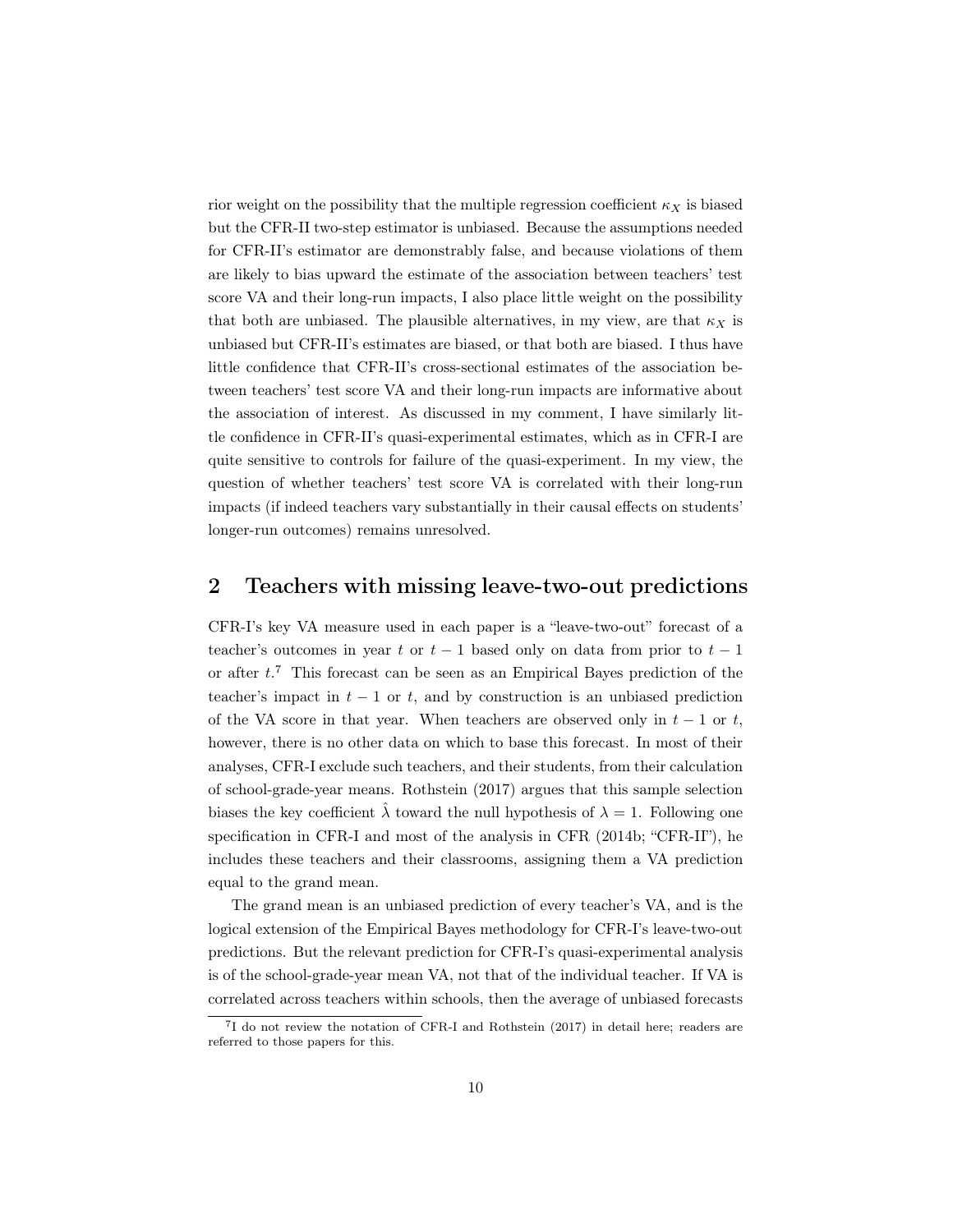for each teacher is a biased forecast of the average VA at the school. Failure to account for this would create upward bias in both CFR-I's quasi-experimental coefficient  $\hat{\lambda}$  and Rothstein's (2017) placebo test coefficient. Importantly, this bias arises even if leave-two-out forecasts are available for every teacher. Avoiding it would require shrinking teachers' observed performance toward the school mean rather than toward the grand mean, and using school average performance rather than the overall average to predict VA for teachers with missing leave-two-out data.

Table 1 explores alternative strategies for assigning VA predictions to teachers with missing leave-two-out data. Following CFR (2015), I use CFR-I's leavetwo-out predictions for teachers for whom they are available in every specification in this table, though the above discussion suggests that the should be changed as well.

Panel A presents CFR-I's main regression of the year-over-year change in school-grade-subject mean test scores on the corresponding change in mean teacher predicted VA. Panel B presents Rothstein's (2017) placebo test, replacing the dependent variable with the change in mean *prior year* scores. Panel C augments the Panel A specification with a control for the change in mean prior year scores.

The first two columns reproduce estimates from Rothstein (2017) for context: Column 1 leaves the teachers with missing leave-two-out predictions and their students out of the school-grade-year means, while column 2 includes them using the grand mean for the teachers' VA predictions. When the teachers are left out,  $\lambda = 1.03$  (standard error 0.02) when students' prior scores are not controlled, and the null hypothesis of  $\lambda = 1$  is not rejected. But the placebo test fails, with a highly significant coefficient of 0.14, and when students' prioryear scores are controlled the key coefficient falls to 0.93 (0.02) and the null hypothesis is rejected. When teachers with missing leave-two-out predictions are included, even the baseline specification in Panel A rejects the null hypothesis  $(\lambda = 0.90, \text{ SE } 0.02)$ . The placebo test result is weaker but still significant, and the specification that controls for observables yields  $\hat{\lambda} = 0.86$  (SE 0.02).

Columns 3-5 present results from other imputations. Column 3 uses the (appropriately shrunken) mean residual of all teachers at the school in all years other than  $t-1$  or  $t$  to forecast the VA of teachers in those years who are not seen outside that window. This method would be robust to correlations among teachers at the same school. Column 4 uses the mean residual of all teachers across all schools who are observed for two years or less. This captures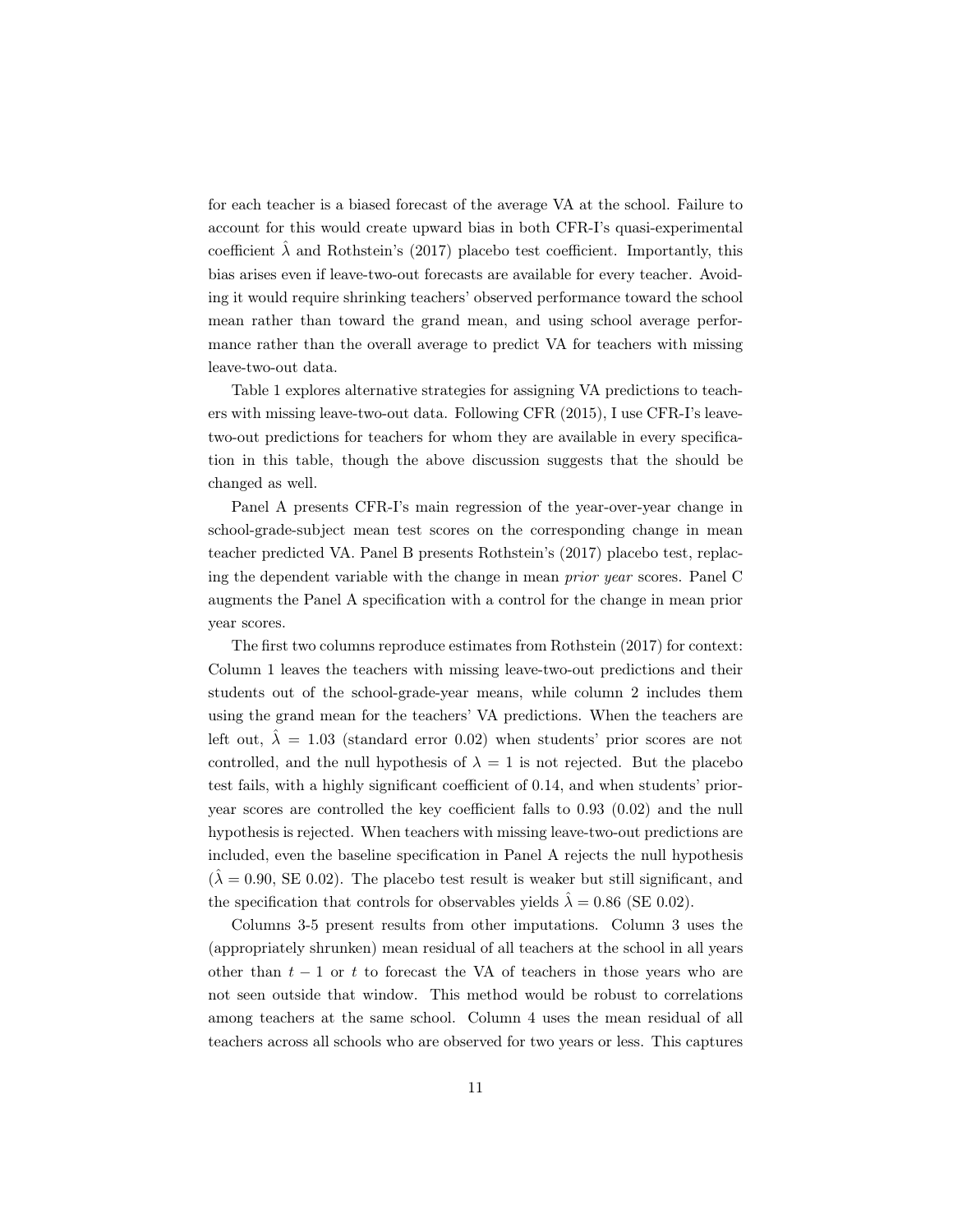the possibility that the teachers with missing leave-two-out predictions may systematically differ from others. Finally, Column 5 uses the mean for such teachers at the same school, as in other cases using only data from outside the  $t-1$  to  $t$  window.

Results are qualitatively similar across all of the different imputation models. In each case, the baseline specification in Panel A yields an estimated  $\lambda$ between 0.90 and 0.93, all significantly different from one. The placebo test fails regardless of the imputation used, with the models that use only same-school data indicating much larger placebo test violations. And when prior scores are controlled, the key coefficient falls to between 0.85 and 0.89, again always significantly different from one. It is clear that non-independence of teacher VA within schools cannot account for Rothstein's (2017) results.

Table 2 takes a different approach to the issue of missing leave-two-out predictions. Column 2 of CFR-I's Table 5 suggests a substantial degree of forecast bias when teachers with missing VA predictions are assigned the grand mean VA, and as Table 1 indicates the same is true in the North Carolina sample. But CFR (2016) point instead to Columns 3 and 4 of CFR-I, Table 5, reproduced for the North Carolina sample in Rothstein (2017), Table A5. These limit the sample to school-grade-subject-year cells with few (Column 3) or no (Column 4) missing VA predictions, and in each sample they indicate less forecast bias. CFR (2016) interpret this as evidence that the imputation algorithm accounts for the result in Column 2, and argue that the Column 4 result in particular indicates that VA predictions are unbiased, at least in the subsample of schoolgrade-subject-year cells with no missing VA predictions.

But this result is not at all robust. In particular, it evaporates when schoolyear fixed effects are added. These fixed effects are included in CFR-I's main specifications but omitted without explanation from their Table 5.

The odd numbered columns of Table 2 report the four specifications from CFR-I's Table 5. Note that the placebo test coefficients are quite large in these columns, though the models with controls in columns 1, 5, and 7 yield  $\lambda$ estimates that are not distinguishable from 1 (in large part because the models without controls yield  $\lambda$  estimates well in excess of 1).

As noted, these specifications, following CFR-I, include only year fixed effects, rather than the school-year effects included in the models that CFR-I prefer in the rest of their analysis. This raises the possibility of bias from unmodeled school trends. The even numbered columns of Table 2 add back the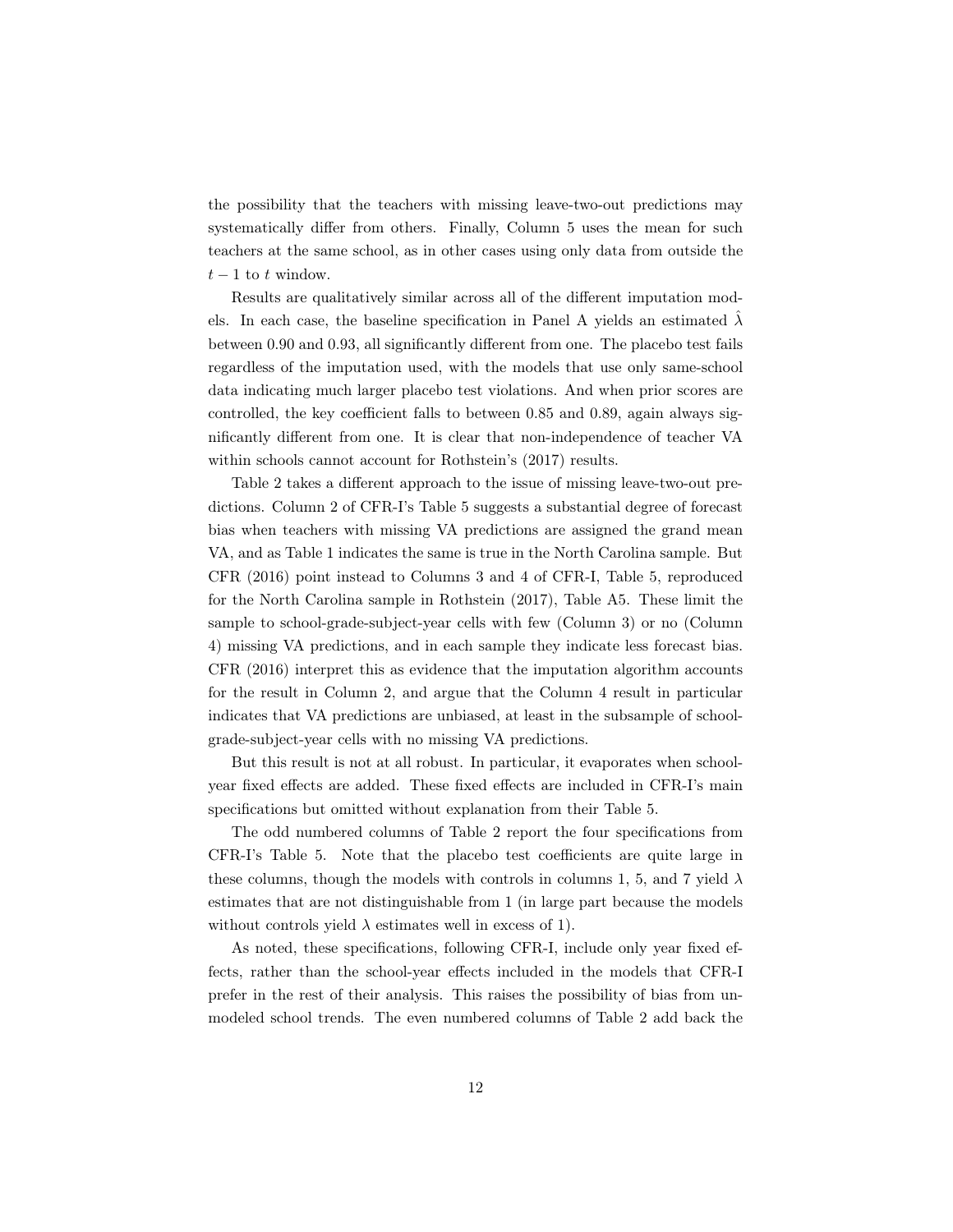school-year fixed effects.<sup>8</sup> This change reduces the placebo coefficients, which become insignificant in columns 6 and 8. But it also reduces the forecast bias coefficients. CFR-I's preferred model, which limits the sample to cells with no missing data, yields a forecast bias coefficient of  $\hat{\lambda} = 0.92$  without controls and 0*.*90 (significantly different from one) with a control for the change in prior year scores. This is broadly similar to what is obtained from the full sample.

### References

- Bacher-Hicks, A., T. J. Kane, and D. O. Staiger (2014): "Validating Teacher Effect Estimates Using Changes in Teacher Assignments in Los Angeles," Working paper 20657, National Bureau of Economic Research.
- Chetty, R., J. N. Friedman, and J. E. Rockoff (2014a): "Measuring the Impacts of Teachers I: Evaluating Bias in Teacher Value-Added Estimates," *American Economic Review*, 104, 2593–2632.

(2014b): "Measuring the Impacts of Teachers II: Teacher Value-Added and Student Outcomes in Adulthood," *American Economic Review*, 104, 2633–2679.

——— (2014c): "Prior Test Scores Do Not Provide Valid Placebo Tests of Teacher Switching Research Designs," Unpublished manuscript. Downloaded October 13, 2014 from http://obs.rc.fas.harvard.edu/chetty/ va\_prior\_score.pdf.

 $(2014d)$ : "Response to Rothstein  $(2014)$  on "Revisiting the Impacts of Teachers"," Unpublished manuscript. Downloaded from http://obs.rc. fas.harvard.edu/chetty/Rothstein\_response.pdf on October 13, 2014.

 $(2015)$ : "Measuring the Impacts of Teachers: Response to Rothstein (2014)," July. Unpublished manuscript. Downloaded July 27, 2015 from http: //obs.rc.fas.harvard.edu/chetty/va\_response.pdf.

 $(2016)$ : "Measuring the Impacts of Teachers: Response to Rothstein (2016)," December. Forthcoming, American Economic Review.

<sup>8</sup>One might worry that the no-missing-data subsample in Column 7 is not large enough to permit any degree of precision with school-year fixed effects. But standard errors increase by less than 20% when these are added, much less than the increase (of nearly 100%) when cells with missing VA predictions are discarded.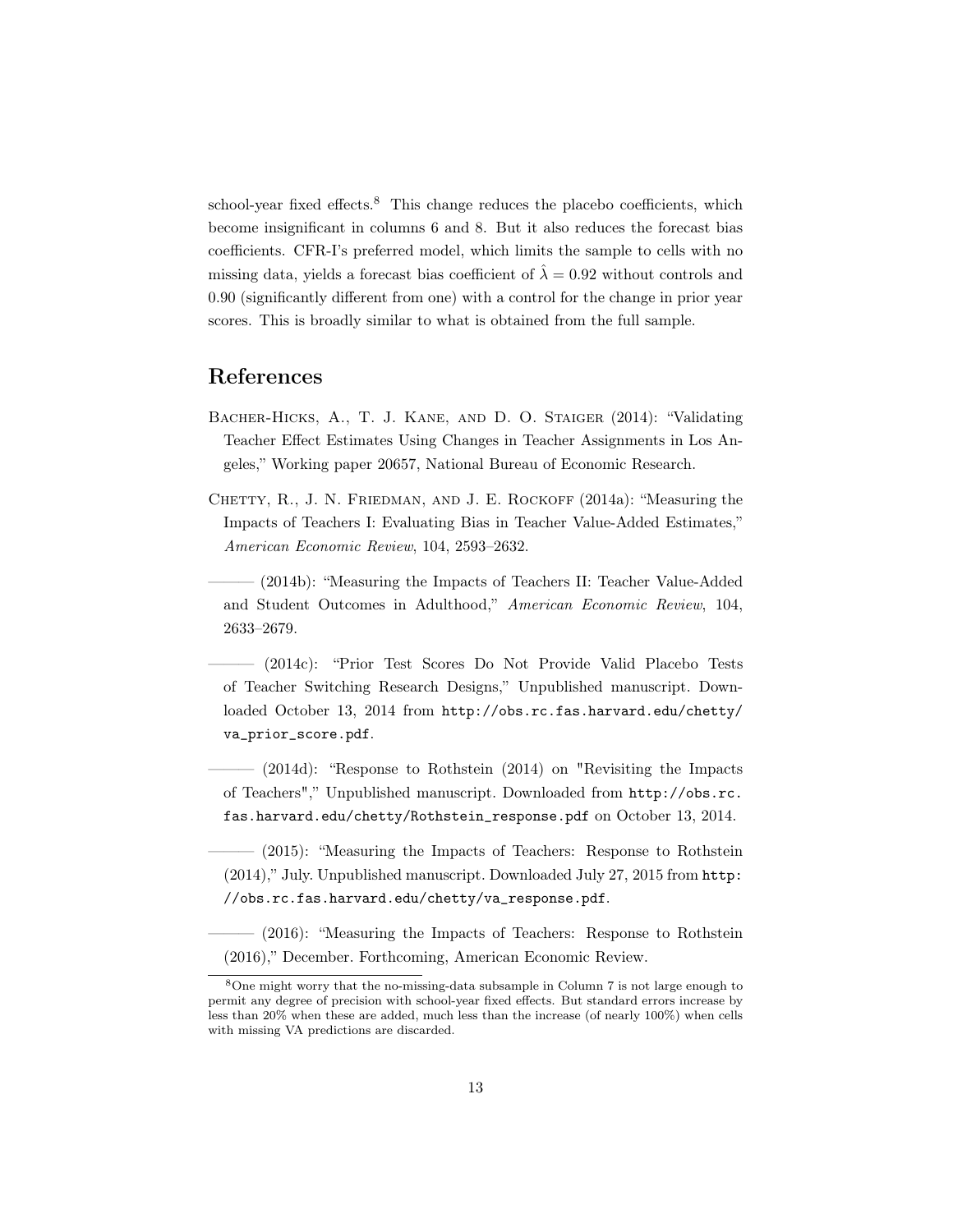ROTHSTEIN, J. (2014): "Revisiting the Impacts of Teachers," Unpublished manuscript, October.

——— (2016): "Revisiting the Impacts of Teachers," March. Unpublished manuscript.

——— (2017): "Revisiting the Impacts of Teachers," January. Forthcoming, American Economic Review.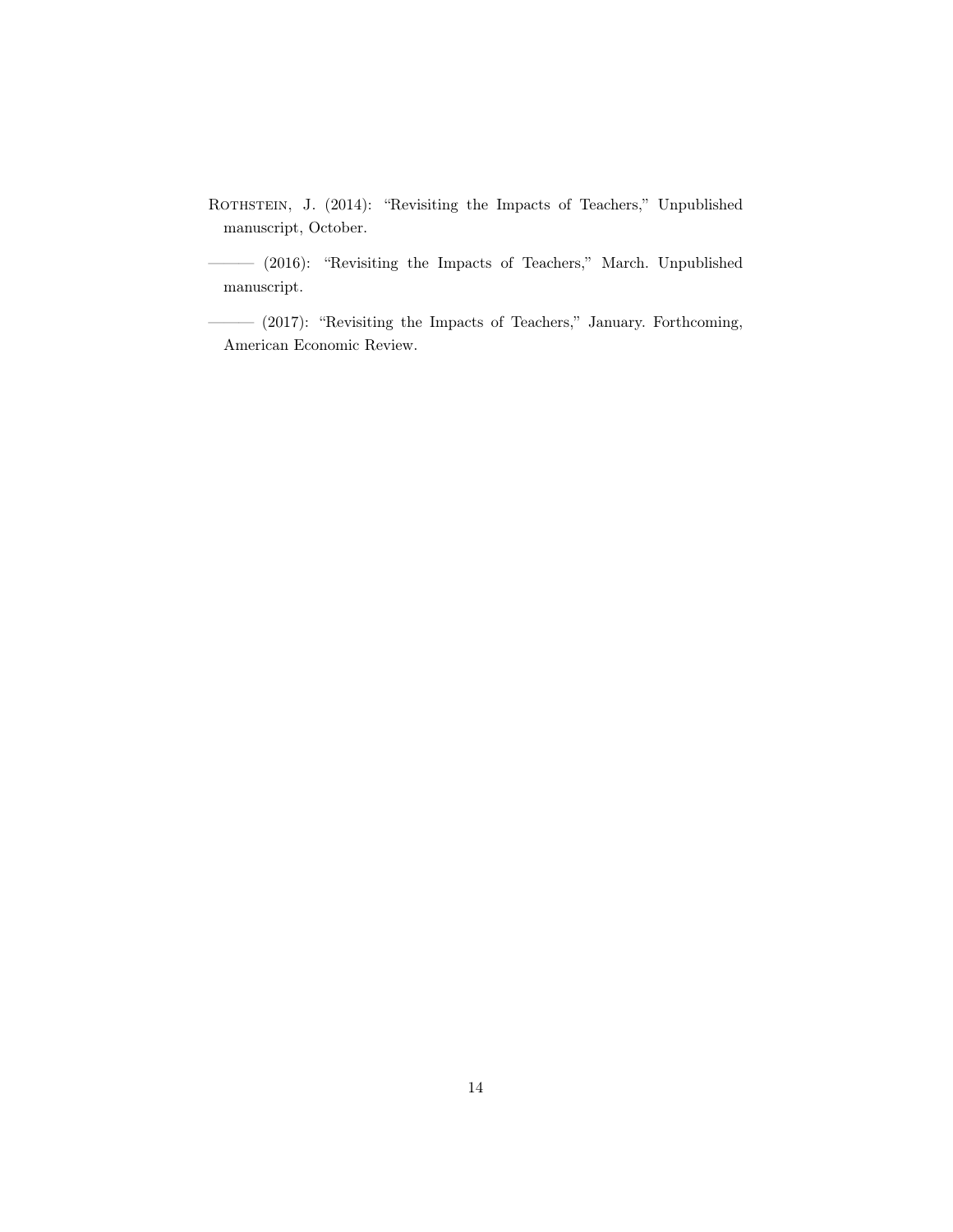|                        | Excluding                                              | Including all classrooms, assigning to teachers |         |                |              |  |  |  |  |
|------------------------|--------------------------------------------------------|-------------------------------------------------|---------|----------------|--------------|--|--|--|--|
|                        | classrooms                                             | with missing VA predictions:                    |         |                |              |  |  |  |  |
|                        | missing                                                | Grand                                           | School  | <b>Missing</b> | Missing mean |  |  |  |  |
|                        | teacher VA                                             | mean                                            | mean    | mean           | at school    |  |  |  |  |
|                        | predictions                                            |                                                 |         |                |              |  |  |  |  |
|                        | (1)                                                    | (2)                                             | (3)     | (4)            | (5)          |  |  |  |  |
|                        |                                                        |                                                 |         |                |              |  |  |  |  |
|                        | Panel A: Quasi-experimental models without controls    |                                                 |         |                |              |  |  |  |  |
| Change in mean teacher | 1.030                                                  | 0.904<br>0.915                                  |         | 0.933          | 0.911        |  |  |  |  |
| predicted VA           | (0.021)                                                | (0.022)                                         | (0.022) | (0.022)        | (0.021)      |  |  |  |  |
|                        |                                                        |                                                 |         |                |              |  |  |  |  |
|                        | Panel B: Models for change in prior-year scores        |                                                 |         |                |              |  |  |  |  |
| Change in mean teacher | 0.144                                                  | 0.092                                           | 0.134   | 0.084          | 0.128        |  |  |  |  |
| predicted VA           | (0.021)                                                | (0.022)                                         | (0.023) | (0.023)        | (0.022)      |  |  |  |  |
|                        |                                                        |                                                 |         |                |              |  |  |  |  |
|                        | Panel C: Models for change in end-of-year scores, with |                                                 |         |                |              |  |  |  |  |
|                        | controls for change in prior-year scores               |                                                 |         |                |              |  |  |  |  |
| Change in mean teacher | 0.933                                                  | 0.860                                           | 0.850   | 0.892          | 0.847        |  |  |  |  |
| predicted VA           | (0.015)                                                | (0.017)                                         | (0.017) | (0.017)        | (0.017)      |  |  |  |  |
| Change in mean student | 0.675                                                  | 0.536                                           | 0.535   | 0.536          | 0.535        |  |  |  |  |
| prior year score       | (0.004)                                                | (0.009)                                         | (0.009) | (0.009)        | (0.009)      |  |  |  |  |

#### **Supplement Table 1. Assessing sensitivity of results to the imputation model**

Notes: Specifications in column 1, panels A-C are identical to those in Table 1, Column 2; Table 2, Column 1; and Table 3, Column 2, respectively. Successive columns include all classrooms in the dependent and independent variables, varying the VA prediction assigned to teachers who are excluded in column 1. In column 2, these teachers are assigned the grand mean of zero. In Column 3, the prediction is based on the shrunken leave-two-out mean at the same school. In Column 4, it uses the shrunken leave-two-out mean among all teachers with missing VA predictions. In column 5, it uses the shrunken leave-two-out mean among all teachers at the school with missing VA predictions. All specifications include school-year fixed effects. N=79,466 school-grade-subject-year cells in Column 1; 91,221 in Columns 2-5 in Panel A; and 90,701 in Columns 2-5, Panels B-C.